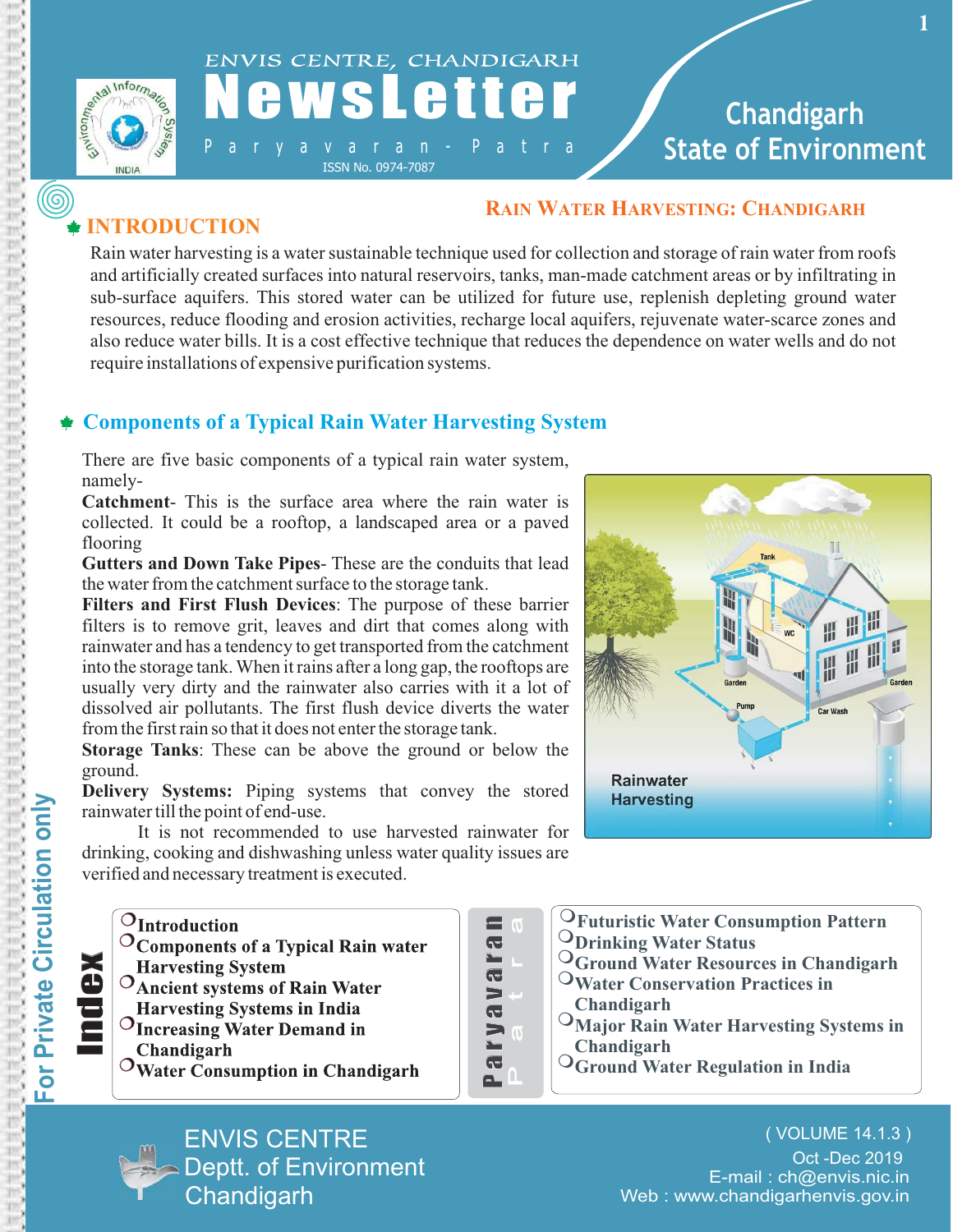

### **Ancient systems of Rain water Harvesting in India**

#### **Madakas**

Madakas are one of the fast disappearing traditional rainwater harvesting structures found in the laterite belts of Karnataka and Kerala. They are naturally occurring depressions with high terrain on the three sides where water from the surrounding laterite slopes, mainly runoff from the rains, is accumulated. These have been traditionally used to harvest rainwater by constructing bunds on the open fourth side of the depression to check this runoff from the slopes. The laterite soil in agricultural areas is ideal for madakas as laterite belts have faster absorption and depletion of water and madakas aid in slow percolation of water through the cracks and are thus often compared to percolation ponds. This helps in recharge of groundwater and water oozes through springs and other outlets into manmade tanks or wells, which are located near the point of water collection in the madaka.



Bunds made of rocks constructed on one of the sides of the madaka to restrict the flow of water

#### **Ahar-Pyne System**

Ahar-Pyne system, a traditional water harvesting system still practiced in the south Bihar plains of India . It is indigenous irrigation technology; an Ahar is rectangular embankment type water harvesting structure, i.e. A catchment basin embankment on three sides & forth side being the natural gardient of land itself and pyne are the irrigation channels

#### **Surangas**

Surangas, a sustainable water harvesting system is practiced in Kasargod district, Kerala which are now being gradually replaced by borewells to meet the water needs of the community. The word 'Suranga' is derived from a Kannada word for tunnel. Surangas can be compared to a horizontal well or cave excavated in hard laterite soil formations from which water seeps out, and flows out of the tunnel to be collected in open ponds. Despite their decline, they continue to be a lifeline for a large number of farmers in Kasargod, who depend on surangas to meet their drinking water needs.

#### **Taankaa**

Rainwater harvesting is not a new science in India. There are several traditional practices across the country where rainwater was stored safely and used in times of need. One such example is the 'Taankaa' system in Gujarat.

Around 10,000 houses in the city of Ahmedabad have large underground tanks or 'taankaas' that can each store 25,000 litres of rainwater. These serve as mini reservoirs for families during water scarcity. When tested for quality, they have proven to meet WHO norms.





Source: www.indiawaterportal.org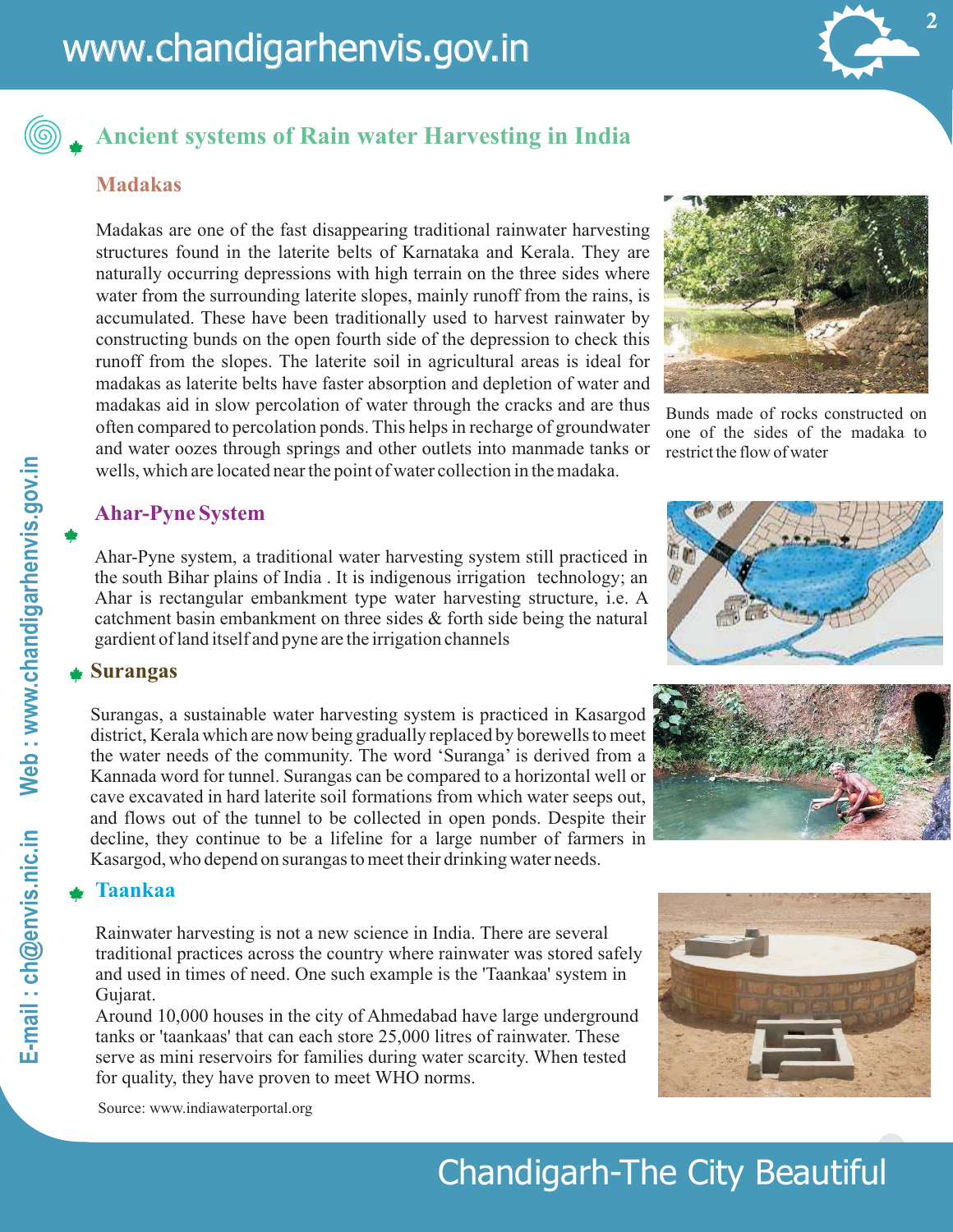## **Increasing Water Demand in Chandigarh**

The annual average rainfall of Chandigarh is 1059.3 mm which is calculated to be 60380.1 million litres or 13241 gallons or 36.28 MGD per annum. Chandigarh is recepient to heavy rainfall during the months from July to September. This is a vital source of water that helps rejuvenate ground water resources and various other aquifers present at different locations in the city. On one hand, Chandigarh is a rapidly growing city and in the last decade (2001-2011), its growth rate has been observed to shoot higher. There will be an increment of 60% in the overall population of Chandigarh from 2011 to 2036.Thus the demand for water in Chandigarh has increased and will continue to do so. It is estimated that by 2026, the water demand will be 523.41 MLD (Million Litres per day), i.e. 22.73% higher than 2011 demand of 426.50 MLD. This shortage could be due to lack of a proper framework, inefficient guidelines, inadequate soil management practices, unsustainable activities like excessive pumping of ground water. Due to such actions, ground water levels at different locations of many aquifers in Chandigarh have been suppressed on an average of 4m in the past 6 years.

### **Water Consumption in Chandigarh**

| Year                                                                 | 2015-16  | 2016-17  | 2017-18  | 2018-19  |
|----------------------------------------------------------------------|----------|----------|----------|----------|
| <b>Total Domestic</b><br>Consumption Urban +<br>Rural (In Kilolitre) | 82240208 | 84741421 | 68392060 | 14458108 |

Source:Executive Engg., MCPH, Div 2, No. of Water Works & Water Consumption; Statistical Abstract Chandigarh

### **Futuristic Water Consumption Pattern**

| Year | Population<br>in Lac | <b>Domestic</b><br>Requirement<br>@150 LPCD In<br><b>MLD</b> | <b>Industrial</b><br>Commerical<br><b>Requirement</b> in<br><b>MLD</b> | Community<br><b>Institutional</b><br><b>Requirement</b> in<br><b>MLD</b> | <b>Total</b><br>Leakage<br><b>MLD</b> | <b>Total</b><br>Reqirement | Horticulture<br>Requirement<br>in MLD | Gross<br>Requirement<br><b>MLD</b> |
|------|----------------------|--------------------------------------------------------------|------------------------------------------------------------------------|--------------------------------------------------------------------------|---------------------------------------|----------------------------|---------------------------------------|------------------------------------|
| 2026 | 24.19                | 362.85                                                       | 39.27                                                                  | 62.28                                                                    | 40.05                                 | 540.74                     | 161.8                                 | 702.54                             |
| 2031 | 29.46                | 441.9                                                        | 40.82                                                                  | 64.76                                                                    | 47.33                                 | 639                        | 161.8                                 | 800.8                              |
| 2036 | 35.91                | 538.65                                                       | 42.46                                                                  | 67.35                                                                    | 56.19                                 | 758.51                     | 161.8                                 | 920.31                             |

Source: Climate Action Plan, UT., Chandigarh

 It is believed that the Third World War will be about water and fulfilling increasing water needs. The total domestic water consumption in urban and rural areas of Chandigarh have successfully decreased in the year 2018-19 as compared to previous years. This advancement is due to increasing awareness about the sustainable use of water, conscious efforts on behalf of Chandigarh Administration, Eco-clubs, teachers, parents and students in the form of campaigns, seminars, workshops, documentaries etc. Initiatives like the 'Swach Bharath Abhiyan' played a eminent role in making public cognizant of the need to conserve water and live by the principles of a minimalist. Although, it is estimated that by the year 2036, the total domestic, industrial and community water requirement of Chandigarh will escalate to approximately, 648.46 MLD. This current scenarios of critically depleting aquifers, lack of drinkable water, altered climate systems around the world can be revived solely with collective community effort.

Chandigarh-The City Beautiful

0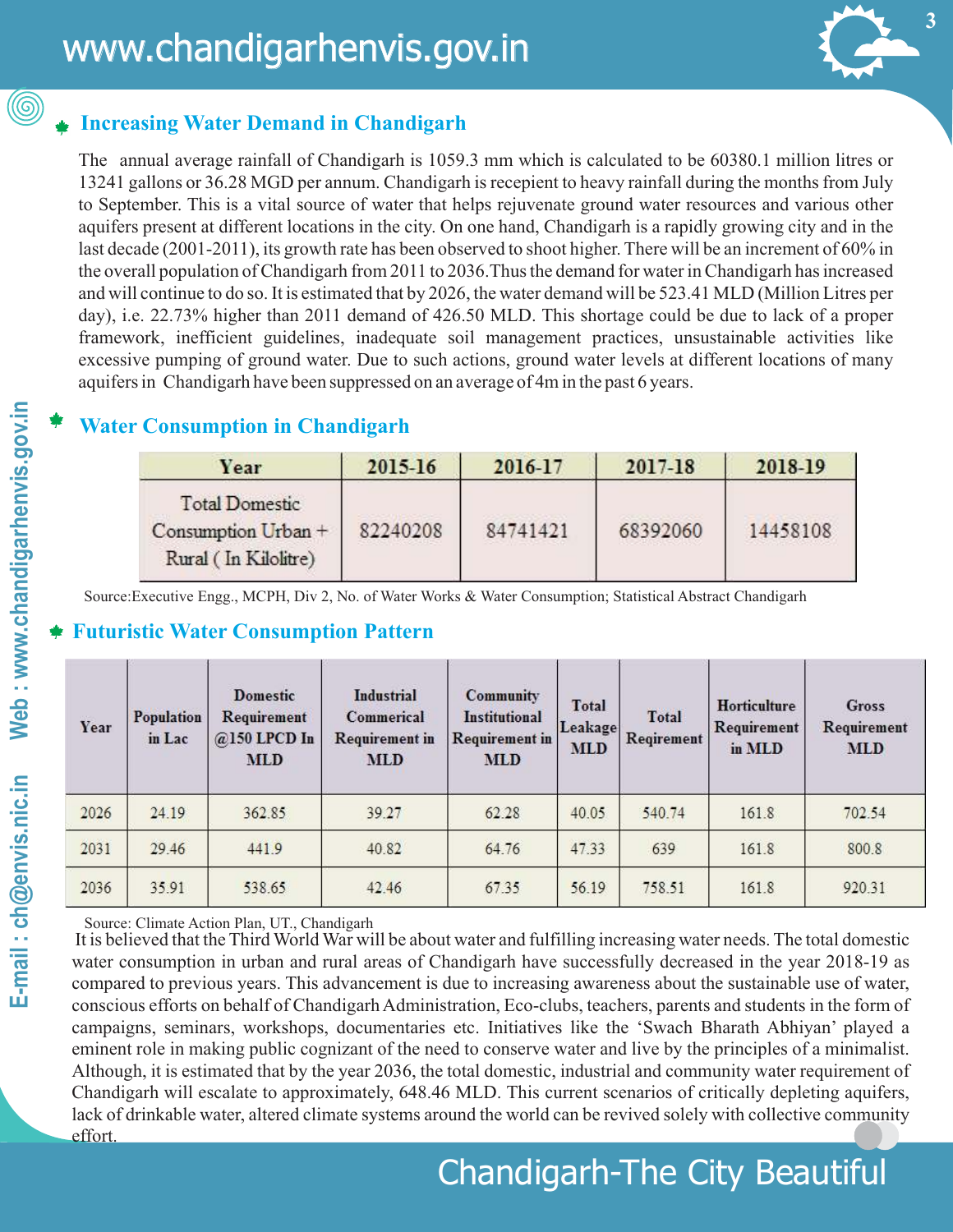

### **Drinking Water Status**

| Year        | Covered<br><b>Status</b> (Not<br>Covered<br>Partially | Level of<br><b>Supply</b><br>(LPCD) | No of<br><b>Existing</b><br>Water<br>Source | <b>Type of Water</b><br>Source                 | No of Stand<br>Post Taps | <b>No of Stand Posts</b><br><b>With Platform</b><br>Drainage<br>Arrangements | <b>Total No of</b><br>House<br>Connection |
|-------------|-------------------------------------------------------|-------------------------------------|---------------------------------------------|------------------------------------------------|--------------------------|------------------------------------------------------------------------------|-------------------------------------------|
| $2014 - 15$ | 100%                                                  | Potable Water<br>10 Hrs Per<br>Day  | $\overline{2}$                              | Canal Water &<br>Deep Bore<br>Tubewells        | 319 No's                 | 319 No's                                                                     | 158363 No's                               |
| 2015-16     | 100%                                                  | Potable Water<br>10 Hrs Per<br>Day  | $\overline{2}$                              | Canal Water &<br>Deep Bore<br>Tubewells        | 720 No's                 | 720 No's                                                                     | 142633 No's                               |
| 2016-17     | 100%                                                  | Potable Water<br>10 Hrs Per<br>Day  | 2                                           | Canal Water &<br>Deep Bore<br><b>Tubewells</b> | 720 No's                 | 720 No's                                                                     | 156668 No's                               |
| 2017-18     | 100%                                                  | Potable Water<br>10 Hrs Per         | $\overline{2}$                              | Canal Water &<br>Deep Bore                     | 720 No's                 | 720 No's                                                                     | 156668 No's                               |
| 2018-19     | 100%                                                  | Potable Water<br>10 Hrs Per<br>Day  | $\overline{2}$                              | Canal Water &<br>Deep Bore<br>Tubewells        | $720$ No's               | 720 No's                                                                     | 156668 No's                               |

Source:Executive Eng., MCPH, Div.1, 2 & 3, O.S.D. Chief Engg., Chandigarh. Superintending Engineer, MCPH Circle, Chandigarh.

In terms of drinkable water, Chandigarh is fully covered and well equipped with 10 hours per day of potable water supply with two essential water sources, namely deep tube well and canal water. The number of stand posts with proper platform drainage facilities are upto 720. The length of pipelines from Kajauli water works to Chandigarh is approx- 27.50 KM x 4.Tap stands distributes water many users, it should thus be our social obligation to turn off these public taps when not in use and put our best foot forward on an individual level for their efficient maintenance. Chandigarh households have a total of 156668 number of connections.



Water plays a crucial role in balancing the ecosystems of a region. The three important drivers of a society are people, economy and environment, all requiring optimum water consumption for sustaining.Wheather it's the food supply chains, energy demands, livestock rearing or management of soil and air, water management plays a crucial role for sustenance of life on planet earth. This can be achieved by incorporating efficient assessment, evaluation techniques, demand management options, enabling environment policies and holistic

 institutional frameworks. People serve as the crucial link between the sustainable functioning of the economy and environment.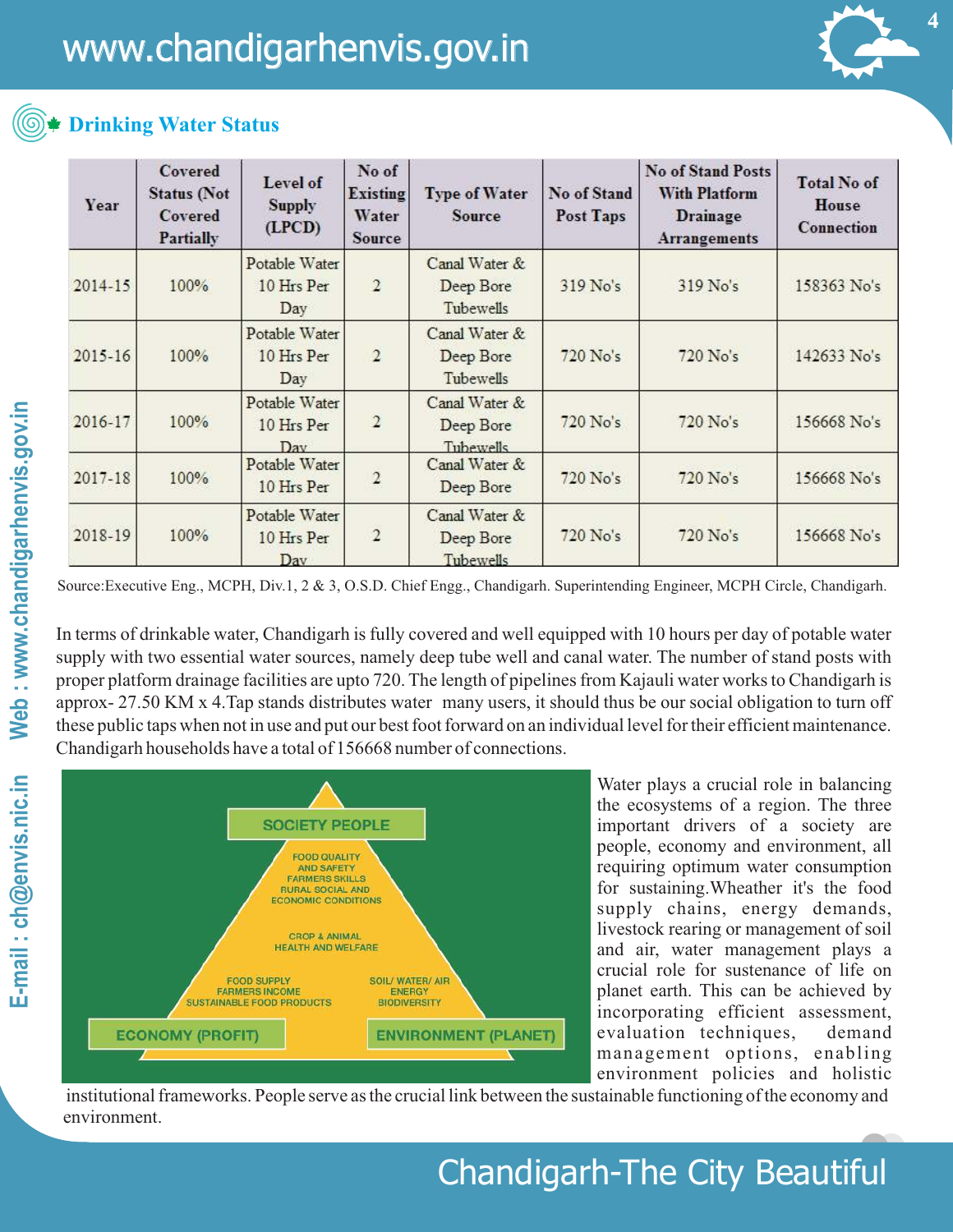

#### **Ground Water Resources in Chandigarh**

The annual ground water resources of Chandigarh have only increased over the years owing to the well planned and scientific development of ground water resources, increased sustainability of existing abstraction structures and effective soil conservation practices. On the contrary, earlier as per Ground Water Resource Estimation (GWRE) 2013 Chandigarh was in Safe category but in GWRE 2017 (as per GEC 2015 methodology) Chandigarh is in Semi Critical Category. Reason being there is no ground water draft from shallow replenishable aquifers, however, the ground water is now being abstracted from deeper aquifer to the tune of 3378 MCM/Year (Net ground water draft). This has led to 89% level of ground water development. The available ground water resources have increased from 1943 ham to 3794 ham because supplied water and leakage have been taken into account. Source: Scientist 'D' & TS for Regional Director, Superintending Hydrogeologist for Reg. Dir. Ground Water Board, Chandigarh

### **Water Conservation Practices in Chandigarh**

Owing to Chandigarh's well laid out drainage system, tapping storm water and progressive channeling it into recharge trenches can not only tackle the ground water decline but also solve the flooding problem of the area. Thus, Chandigarh has a capacity to tap and harvest 70% of the rain that goes into water drains. The percentage of draining in different zones are mentioned below-

| <b>Residential Areas</b>                  | 38%   | S(       |
|-------------------------------------------|-------|----------|
| Roads                                     | 20%   | n        |
| <b>Public and Institutional Buildings</b> | 10%   | sl<br>a. |
| <b>Commercial Area</b>                    | $5\%$ | n        |

The total Capacity of water be available fro recharge annually is: 58 q km (area) x 1059.3 (rainfall) x 0.5 (rainfall coefficient)=  $30,720$ million litres. In order to reduce the dependence on ground water a hort time legal frameworks have been laid down by the administration to make provisions for rain water harvesting mandatory vide notification dated 16.10.2008. while granting the additional covered area to buildings with size above 500 sq km .

**Major Rain Water Harvesting Systems in Chandigarh** Source: Scientist 'D' & TS for Regional Director, Superintending Hydrogeologist for Reg. Dir. Ground Water Board, Chandigarh

| No. Of<br><b>Units</b> | Type of scheme                                                  | <b>Total annual</b><br><b>Capacity (Lakh</b><br>Cubic meter) |
|------------------------|-----------------------------------------------------------------|--------------------------------------------------------------|
| 6                      | Roof Top Rain Water Harvesting                                  | $0.144 - 0.13$                                               |
|                        | Rain Water Harvesting through Roof<br>Top & Pavement catchments | 34.5                                                         |
|                        | <b>Recharge Trenches</b>                                        | 95                                                           |

Source: Ex.Er. Project Public Health Division No.7,Chandigarh,Chandigarh Housing Board, 8, Jan Marg, Sector 9 D, Chandigarh.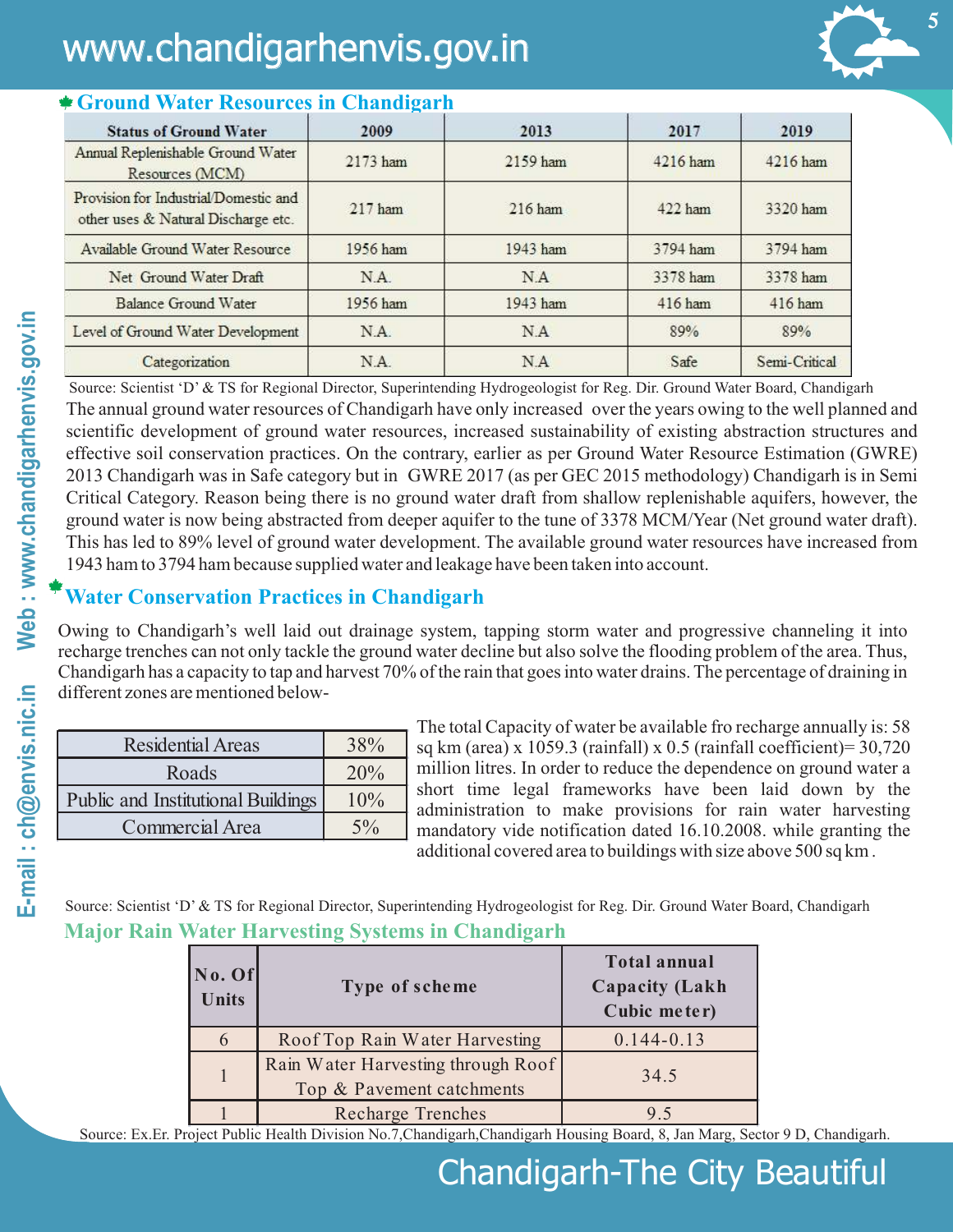**Major Rain Water Harvesting Systems in Chandigarh**



**6**

|         | глајог танн ттакст тва темпер бувсено не спанацан н |                               |
|---------|-----------------------------------------------------|-------------------------------|
| 2010-13 | Judge House No.3                                    | Sector 3 Chandigarh           |
| 2010-13 | Govt. Model Sr. Sec. School                         | Sector 37-B Chandigarh        |
| 2010-13 | Govt. Model Sr. Sec. School                         | Sector 26 Chandigarh          |
| 2010-13 | Govt. High School                                   | Sector 42-B Chandigarh        |
| 2010-13 | Govt. Model Sr. Sec. School                         | Sector 19-C Chandigarh        |
| 2010-13 | Govt. Model High School                             | Sector 26-C Chandigarh        |
| 2010-13 | Govt. Model Sr. Sec. School                         | Sector 19-D Chandigarh        |
| 2010-13 | Govt. Sr. Sec. School                               | Sector 40-B Chandigarh        |
| 2010-13 | Govt. High School                                   | Sector 27-C Chandigarh        |
| 2010-13 | Govt. High School                                   | Sector 25 Chandigarh          |
| 2010-13 | Govt. High School                                   | Sector 38-D Chandigarh        |
| 2010-13 | Govt. High School                                   | Sector 41-A Chandigarh        |
| 2010-13 | Govt. Model Sr. Sec. School                         | Sector 37-D Chandigarh        |
| 2010-13 | Govt. High School                                   | Sector 35-D Chandigarh        |
| 2010-13 | Govt. Model Sr. Sec. School                         | Karsan Village Chandigarh     |
| 2010-13 | Govt. Girls High School                             | Sector 22-C Chandigarh        |
| 2010-13 | Govt. Model Sr. Sec. School                         | Sector 16-D Chandigarh        |
| 2010-13 | Govt. Girls High School                             | Sector 22-A Chandigarh        |
| 2010-13 | Govt. Model Sr. Sec. School                         | Sector 21-C Chandigarh        |
| 2010-13 | Govt. Girls High School                             | Sector 15-C Chandigarh        |
| 2010-13 | Govt. Model Sr. Sec. School                         | Sector 45-A Chandigarh        |
| 2010-13 | Govt. Model High School                             | Sector 28-D Chandigarh        |
| 2010-13 | Govt. High School                                   | Village Maloya U.T.Chandigarh |
| 2010-13 | Govt. Model Sr. Sec. School                         | Sector 34-D Chandigarh        |
| 2010-13 | 3 No's Judge House                                  | Sector 19-B Chandigarh        |
| 2010-13 | Industrial Training Institute (ITI)                 | Sector 28-D Chandigarh        |

(©)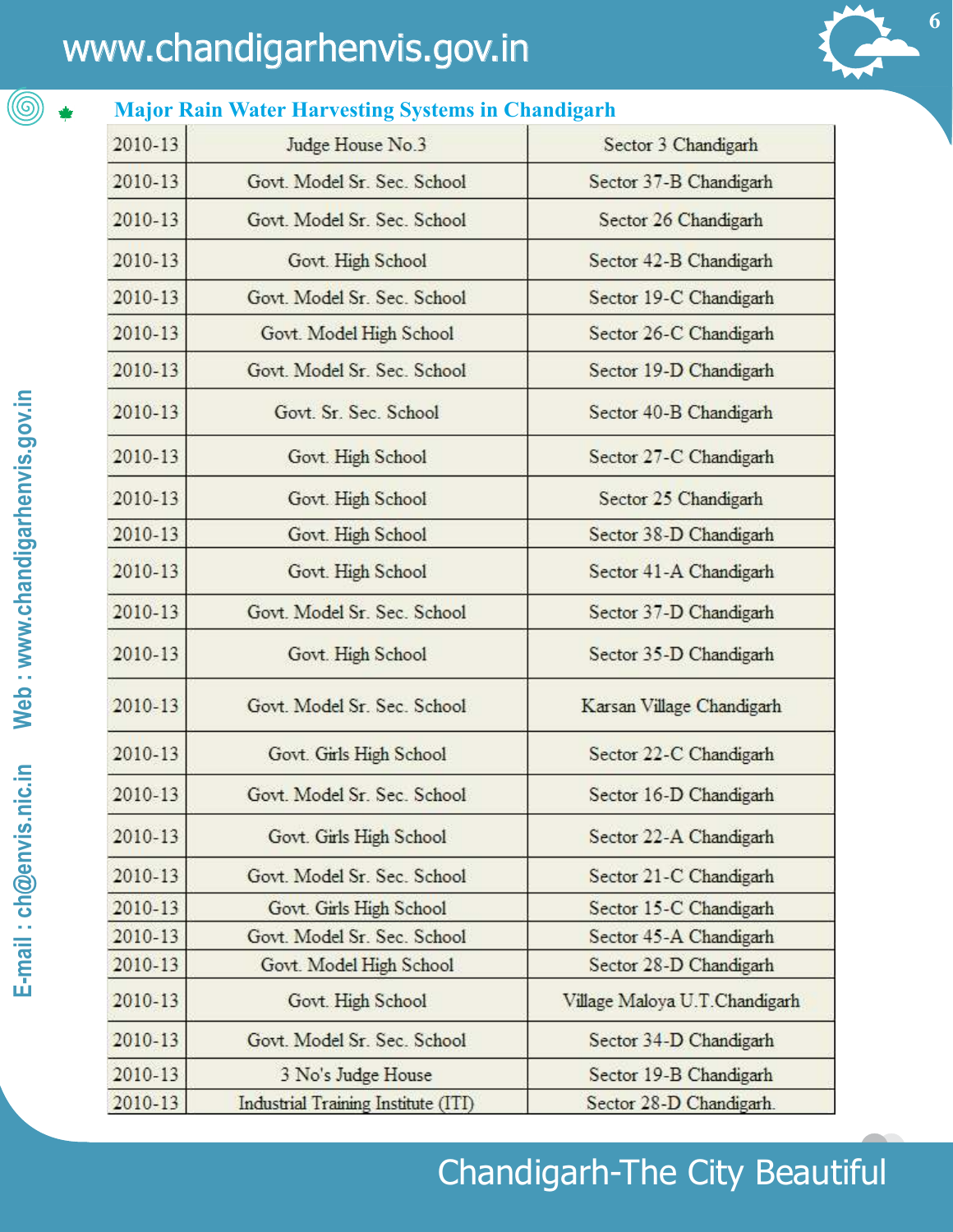

| 2010-13     | Govt. High School                           | Village Maloya U.T.Chandigarh                    |
|-------------|---------------------------------------------|--------------------------------------------------|
| 2010-13     | Govt, Model Sr. Sec. School                 | Sector 34-D Chandigarh                           |
| 2010-13     | 3 No's Judge House                          | Sector 19-B Chandigarh                           |
| 2010-13     | Industrial Training Institute (ITI)         | Sector 28-D Chandigarh.                          |
| 2010-13     | Govt. Model High School                     | Sector 41-D Chandigarh.                          |
| $2010 - 13$ | Tourist Information Centre, Capital Complex | Sector 1 Chandigarh.                             |
| 2010-13     | Hostel For GMCH                             | Sector 32 Chandigarh.                            |
| 2010-13     | Govt. Girls High Sec. School                | Sector 18-C Chandigarh.                          |
| 2010-13     | Govt. Girls High School                     | Sector 38 DMC Chandigarh.                        |
| 2010-13     | Govt, Model Sr. Sec. School                 | Sector 23-A Chandigarh.                          |
| 2010-13     | Paryavaran Bhawan Building                  | Sector 19-B Chandigarh.                          |
| 2010-13     | Govt. Model High School                     | Sector 46-D Chandigarh                           |
| 2010-13     | <b>Additional Deluxe Building</b>           | Sector 9 Chandigarh                              |
| 2010-13     | Govt. Model Sr. Sec. School                 | Sector 35-D Chandigarh                           |
| 2010-13     | Govt. Model Sr. Sec. School                 | Sector 10-A Chandigarh                           |
| 2010-13     | Govt. Girls Model Sr. Sec. School           | Sector 33-D Chandigarh                           |
| 2010-13     | Govt. Model High School                     | Village Mouli Jagran Colony Chandigarh           |
| 2010-13     | Govt. Model Sr. Sec. School                 | Sector 20-D Chandigarh                           |
| 2010-13     | Govt. Model High School                     | Sector 28-C Chandigarh                           |
| 2010-13     | U.T. Office Building                        | Sector 9 Chandigarh                              |
| 2010-13     | Govt. Girls High School                     | Sector 8-C Chandigarh                            |
| 2010-13     | Govt. High School                           | Sector 29-B Chandigarh                           |
| 2010-13     | Govt. Primary School                        | Sector 38-B Chandigarh                           |
| 2010-13     | Govt. Model High School                     | Village Dhanas Chandigarh                        |
| 2010-13     | Govt. Girls Model Sr. Sec. School           | Sector 32-C Chandigarh                           |
| 2010-13     | Govt. Model High School                     | Sector 7 Chandigarh                              |
| 2010-13     | Govt. High School                           | Sector 30-A Chandigarh                           |
| 2010-13     | Govt. Model High School                     | Sector 29-A Chandigarh                           |
| 2010-13     | Govt. High School                           | Sector 31 Chandigarh                             |
| 2014-15     | Govt. Hr. Sec. School                       | Sector 38 (DMC) Dadu Majra Colony<br>Chandigarh. |
| 2016-17     | Dr. Ambedkar Institute of Hotel             | Sector-42 U.T.Chandigarh                         |
| 2018-19     | Chandigarh Housing Board Office Building    | Sector 9 Chandigarh                              |

The total installed capacity of rain water harvesting systems in Chandigarh from the year 2010-2019 is 111.67 million litres

Source: Ex.Er. Project Public Health Division No.1Chandigarh,Chandigarh Housing Board, 8, Jan Marg, Sector 9 D, Chandigarh.